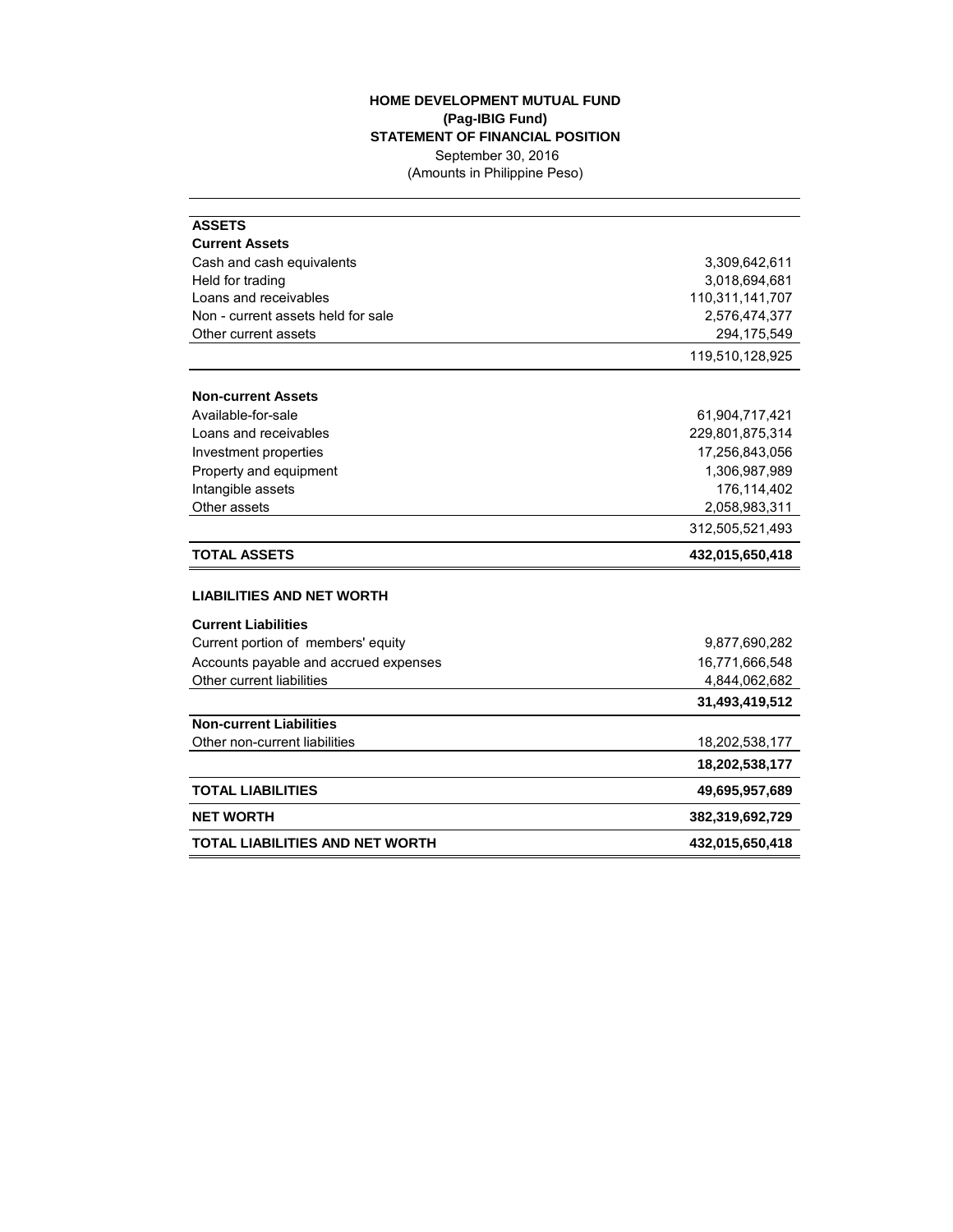## **HOME DEVELOPMENT MUTUAL FUND (Pag-IBIG Fund) STATEMENT OF COMPREHENSIVE INCOME** For the Period Ended September 30, 2016

(Amounts in Philippine Peso)

| <b>INTEREST INCOME</b>                            |                |
|---------------------------------------------------|----------------|
| Loans and receivables                             | 20,150,473,874 |
| Trading and investment securities                 | 2,175,279,005  |
| Deposits with banks and others                    | 14,962,954     |
|                                                   | 22,340,715,833 |
| <b>OTHER INCOME</b>                               |                |
| Service fees                                      | 1,672,571,077  |
| Trading and investment securities gains - net     | 774,509,175    |
| Foreign exchange gains - net                      | 130,304,121    |
| Miscellaneous                                     | 3,874,642,384  |
|                                                   | 6,452,026,757  |
| <b>TOTAL OPERATING INCOME</b>                     | 28,792,742,590 |
| <b>OTHER EXPENSES</b>                             |                |
| Provision for impairment and other losses         | 2,776,029,833  |
| Compensation and fringe benefits                  | 2,324,849,416  |
| Occupancy and equipment-related costs             | 520,890,593    |
| Foreclosure and acquired asset management costs   | 1,478,611,382  |
| Depreciation and amortization                     | 175,817,133    |
| Miscellaneous                                     | 1,892,734,688  |
| <b>TOTAL OPERATING EXPENSES</b>                   | 9,168,933,045  |
| <b>NET INCOME FOR THE YEAR</b>                    | 19,623,809,545 |
| <b>OTHER COMPREHENSIVE INCOME GAIN/(LOSS)</b>     |                |
| Net Unrealized Gains (Losses) Available- for-sale |                |
| investments                                       | 4,179,626,002  |
| <b>TOTAL COMPREHENSIVE INCOME FOR THE YEAR</b>    | 23,803,435,547 |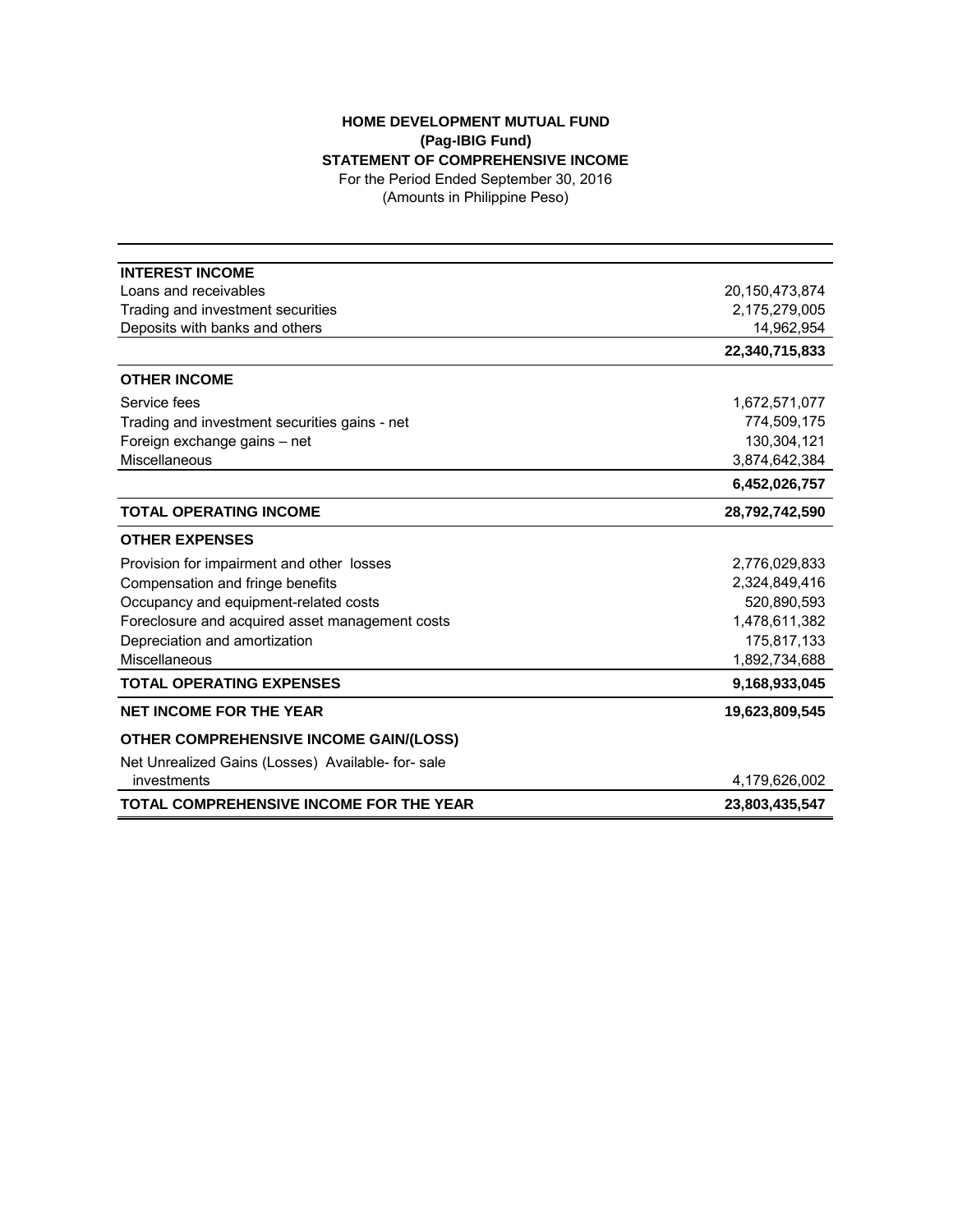## **(Pag-IBIG Fund) STATEMENT OF CHANGES IN NETWORTH** For the Period Ended September 30, 2016

(Amounts in Philippine Peso)

|                                                                | <b>Members' Equity</b> | <b>Donated</b><br><b>Surplus</b> | <b>Other Comprehensive</b><br><b>Income</b> | <b>Retained Earnings</b> | <b>Total Net Worth</b> |
|----------------------------------------------------------------|------------------------|----------------------------------|---------------------------------------------|--------------------------|------------------------|
|                                                                |                        |                                  |                                             |                          |                        |
| January 1, 2016                                                | 290,136,012,250        | 250,890                          | 519,944,055                                 | 56,777,371,855           | 347,433,579,049.92     |
| Collections                                                    | 24.607.261.580         |                                  |                                             |                          | 24,607,261,579.75      |
| <b>Dividends</b>                                               | 14,236,276,312         |                                  |                                             | (14,236,276,312)         |                        |
| Net income                                                     |                        |                                  |                                             | 19,623,809,545           | 19,623,809,545.00      |
| Net unrealized gains (losses) - Avaliable-for-sale investments |                        |                                  | 4,179,626,002                               |                          | 4,179,626,002.34       |
| Prior Years Adjustment/Unclaimed savings                       | 1,955,022,779          |                                  |                                             | (8, 115, 508)            | 1,946,907,270.85       |
| Reserve for future claims                                      |                        |                                  |                                             | 10,768,939               | 10,768,939.44          |
| Provident claims/ TAV offsetting                               | (15, 106, 975, 216)    |                                  |                                             |                          | (15, 106, 975, 215.96) |
| Projected 20-year maturing TAVs                                |                        |                                  |                                             |                          |                        |
| reclassified to Accounts Payable-Members                       | (375, 284, 442)        |                                  |                                             |                          | (375, 284, 442)        |
| September 30, 2016                                             | 315,452,313,263        | 250,890                          | 4,699,570,057                               | 62,167,558,519           | 382,319,692,729        |